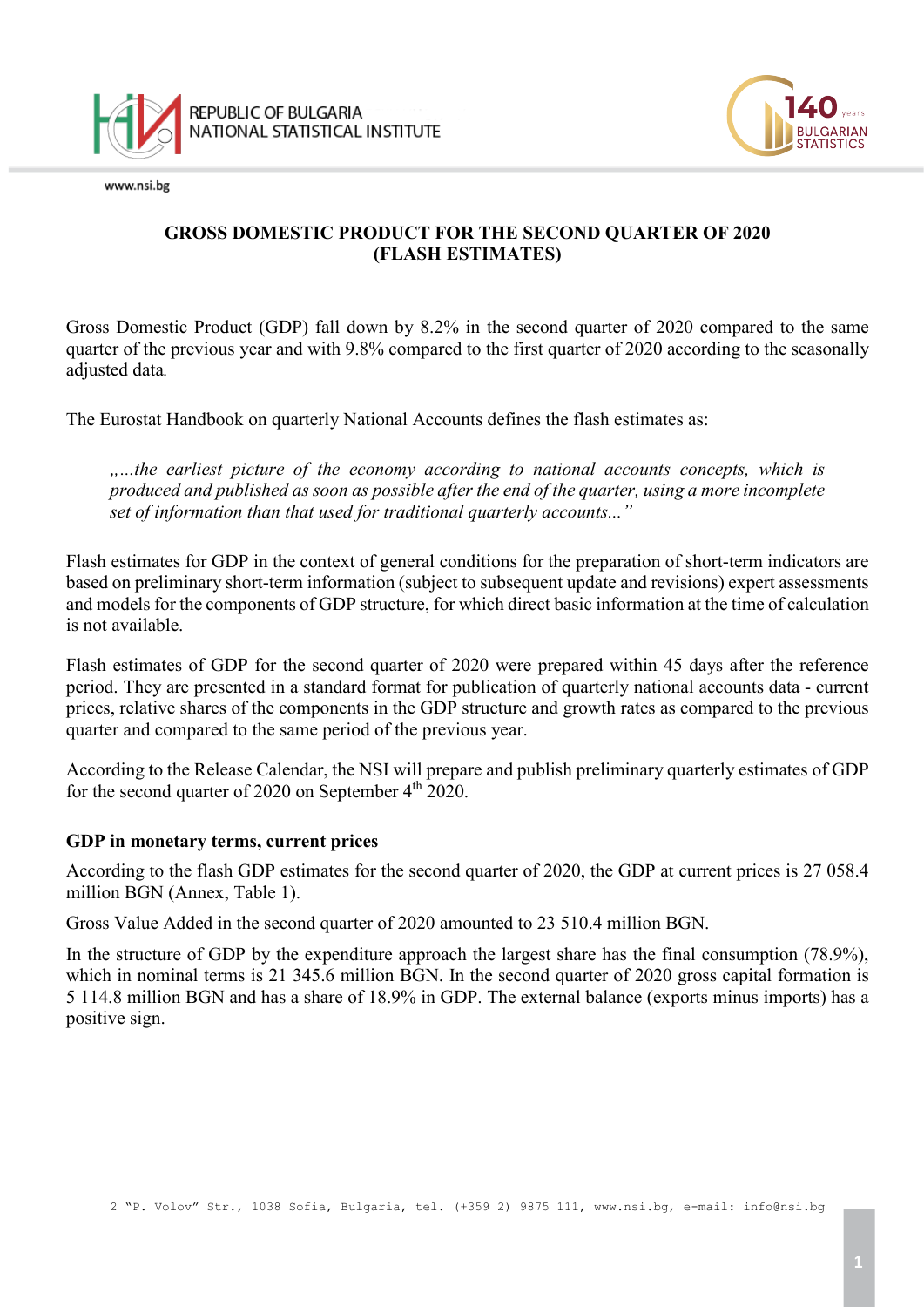

# **Growth rate of GDP, total and by components**



## **Figure 1. GDP by quarters for the period 2005 - 2020, at average 2015 prices**

#### **Quarter-on-quarter growth rates**

According to the seasonally adjusted data<sup>[1](#page-1-0)</sup>, GDP has a negative growth in the second quarter of 2020 of 9.8% compared to the previous quarter (Annex, Table 2). GVA decrease in the second quarter of 2020 is 8.6%.

According to the flash estimates by final expenditure, the decrease in the export of goods and services by 23.4% and decrease in Gross fixed capital formation by 4.3% are amongst reasons for GDP negative growth at seasonally adjusted data in the second quarter of 2020 compared to the first quarter of 2020.

**JI GARIAN TATISTICS** 

<span id="page-1-0"></span> $\frac{1}{\sqrt{2}}$ <sup>1</sup> Seasonal adjustment of statistical indicators in the NSI is organized in accordance wit[h ESS Guidelines on Seasonal Adjustment.](http://ec.europa.eu/eurostat/delegate/product?code=KS-RA-09-006) The seasonal adjustment of GDP data is made with the TRAMO/SEATS algorithm applied. The set of variables for seasonal adjustment covers gross value added, gross domestic product and its components from the expenditure side.

<sup>2</sup> "P. Volov" Str., 1038 Sofia, Bulgaria, tel. (+359 2) 9875 111, [www.nsi.bg,](http://www.nsi.bg/) e-mail: info@nsi.bg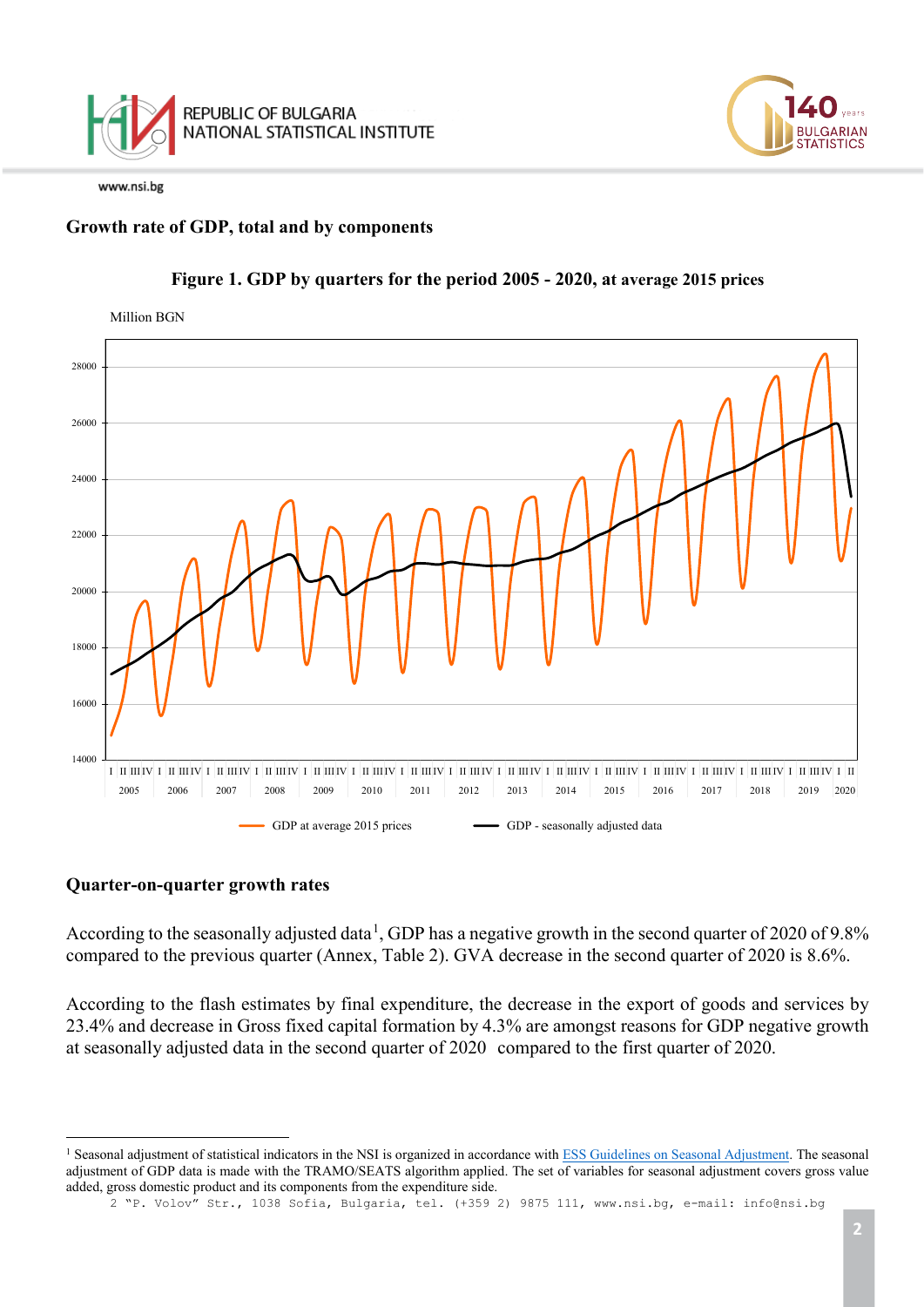

#### **Growth rates on annual basis**

The second quarter of 2020 GDP at seasonally adjusted data decreased by 8.2% compared to the same quarter of the previous year. Gross value added decreased by 7.4%.

As regards the expenditure components of GDP, the final consumption registered a positive economic growth of 0.4%. Gross fixed capital formation decreased by 3.8% in the second quarter of 2020 compared to the same quarter of the previous year at seasonally adjusted data. Exports of goods and services decreased by 20.3% and imports of goods and services by 20.0%.

2 "P. Volov" Str., 1038 Sofia, Bulgaria, tel. (+359 2) 9875 111, [www.nsi.bg,](http://www.nsi.bg/) e-mail: info@nsi.bg

**GARIAN**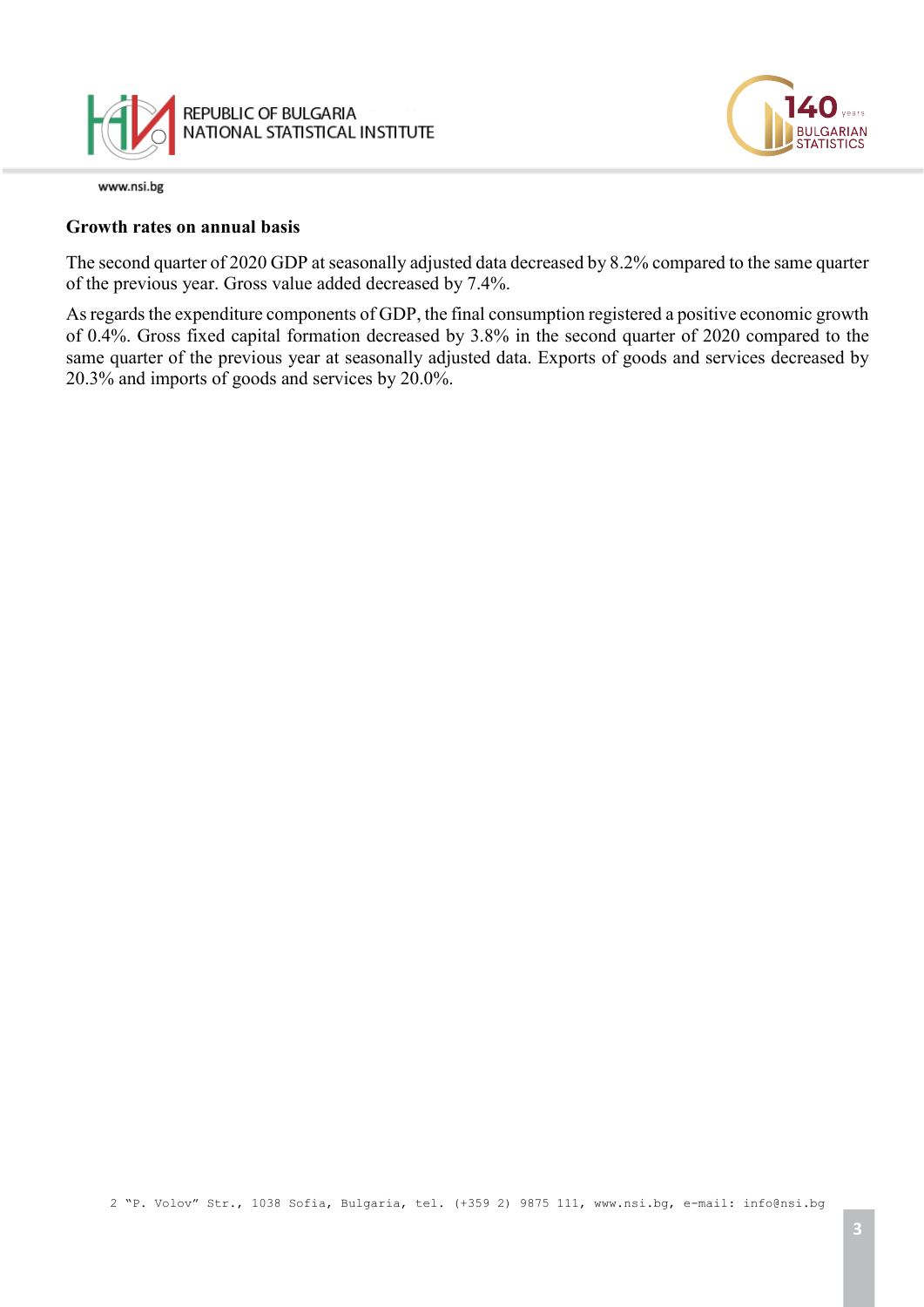

 $\frac{1}{\sqrt{2}}$ 



**Annex**

**Table 1**

# **Gross Domestic Product, Second Quarter of 2020[1](#page-3-0) (Flash estimates)**

|                |                                      | Second quarter of 2020                             |                                       |
|----------------|--------------------------------------|----------------------------------------------------|---------------------------------------|
|                |                                      | Value at current<br>prices - Million<br><b>BGN</b> | <b>Relative share</b><br>in GDP - $%$ |
| 1              | <b>Gross Value Added</b>             | 23510.4                                            | 86.9                                  |
| $\overline{2}$ | Adjustments                          | 3548.0                                             | 13.1                                  |
| 3              | Gross Domestic Product $(1+2=4+5+6)$ | 27058.4                                            | 100.0                                 |
|                | by final use components:             |                                                    |                                       |
| $\overline{4}$ | Final consumption                    | 21345.6                                            | 78.9                                  |
| 5              | Gross capital formation              | 5114.8                                             | 18.9                                  |
| 6              | Balance (exports - imports)          | 598.0                                              | 2.2                                   |
| 7              | Exports of goods and services        | 13905.4                                            | 51.4                                  |
| 8              | Imports of goods and services        | 13307.4                                            | 49.2                                  |

<span id="page-3-0"></span><sup>2</sup> "P. Volov" Str., 1038 Sofia, Bulgaria, tel. (+359 2) 9875 111, [www.nsi.bg,](http://www.nsi.bg/) e-mail: info@nsi.bg <sup>1</sup> Seasonally unadjusted data.